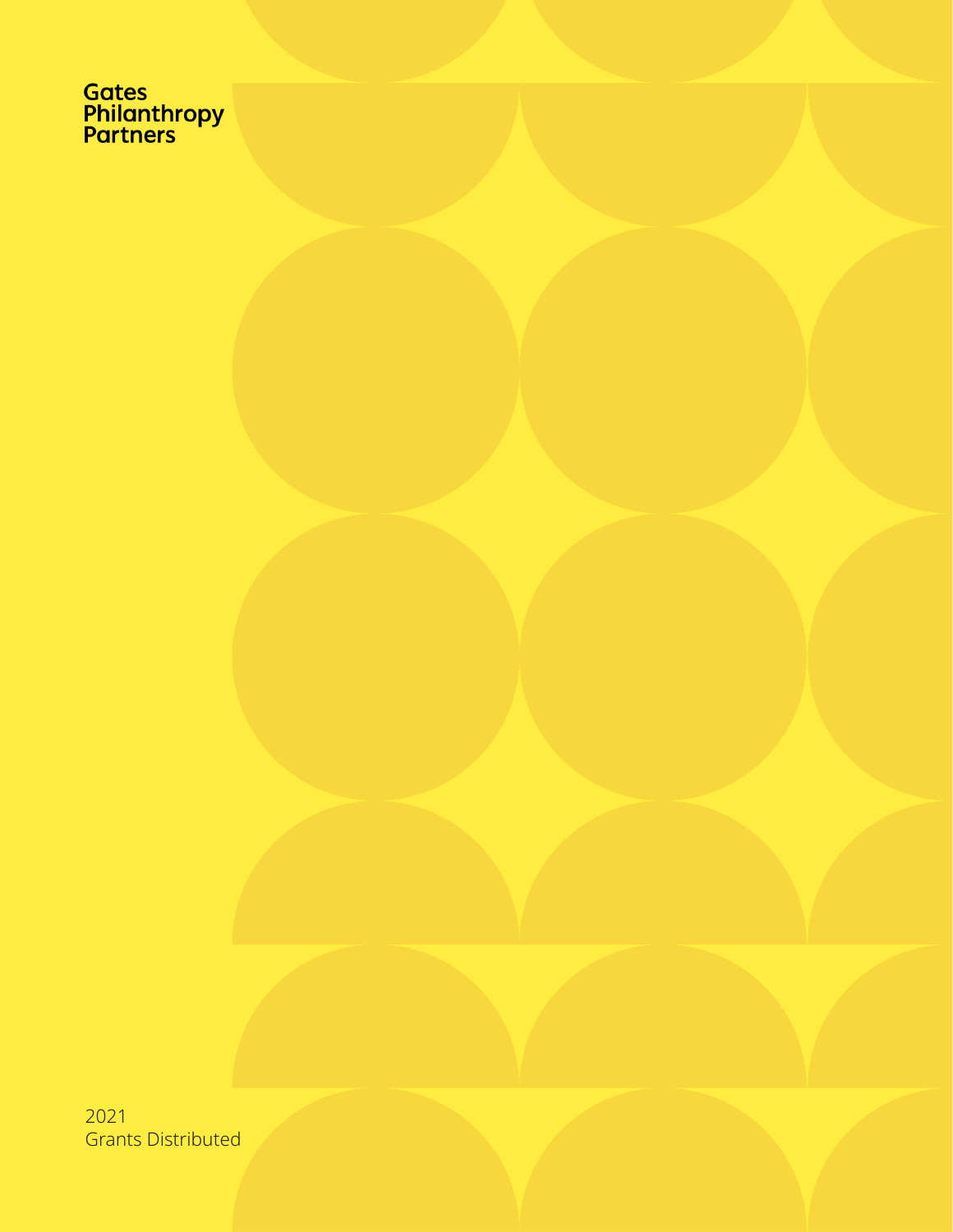## 2021 Grants Distributed \$62,620,700

| <b>Portfolio</b>                                                    | <b>Grantee</b>                                                    | <b>Amount Granted</b> |
|---------------------------------------------------------------------|-------------------------------------------------------------------|-----------------------|
| <b>Combating COVID-19:</b><br><b>Protecting the Most Vulnerable</b> | VillageReach                                                      | \$800,000             |
| <b>Combating COVID-19: Therapeutics Accelerator</b>                 | Bill & Melinda Gates Medical Research Institute                   | \$2,827,278           |
|                                                                     | Calibr at Scripps Research                                        | \$4,500,000           |
|                                                                     | Exscientia AI                                                     | \$767,100             |
|                                                                     | Global Access Health                                              | \$1,096,250           |
|                                                                     | Health Data Research UK                                           | \$1,000,000           |
|                                                                     | Health Data Research UK                                           | \$800,000             |
|                                                                     | International AIDS Vaccine Initiative, Inc.                       | \$2,500,000           |
|                                                                     | International Centre for Genetic Engineering<br>and Biotechnology | \$1,600,000           |
|                                                                     | LumiraDx UK Limited                                               | \$7,000,000           |
|                                                                     | Mologic                                                           | \$2,500,000           |
|                                                                     | Novartis Institutes for BioMedical Research                       | \$870,617             |
|                                                                     | The Prince Charles Hospital Foundation                            | \$599,639             |
|                                                                     | Wits Health Consortium (Pty) Limited                              | \$4,058,346           |
| <b>Combating COVID-19: Vaccines</b>                                 | Gavi, the Vaccine Alliance                                        | \$18,000,000          |
|                                                                     | Give Foundation Inc.                                              | \$750,000             |
|                                                                     | PATH                                                              | \$1,000,000           |
|                                                                     | U.S. Fund for UNICEF                                              | \$1,700,000           |
|                                                                     | VillageReach                                                      | \$1,688,652           |
| <b>Economic Mobility &amp; Opportunity</b>                          | Prosperity Now                                                    | \$500,000             |
| <b>Empowerment &amp; Opportunity</b>                                | <b>BRAC USA</b>                                                   | \$500,000             |
|                                                                     | Change.org Foundation                                             | \$500,000             |
|                                                                     | <b>Equality Fund</b>                                              | \$250,000             |
|                                                                     | SEWA Bharat                                                       | \$340,000             |
|                                                                     | Tostan                                                            | \$700,000             |
|                                                                     | Women in Global Health                                            | \$503,832             |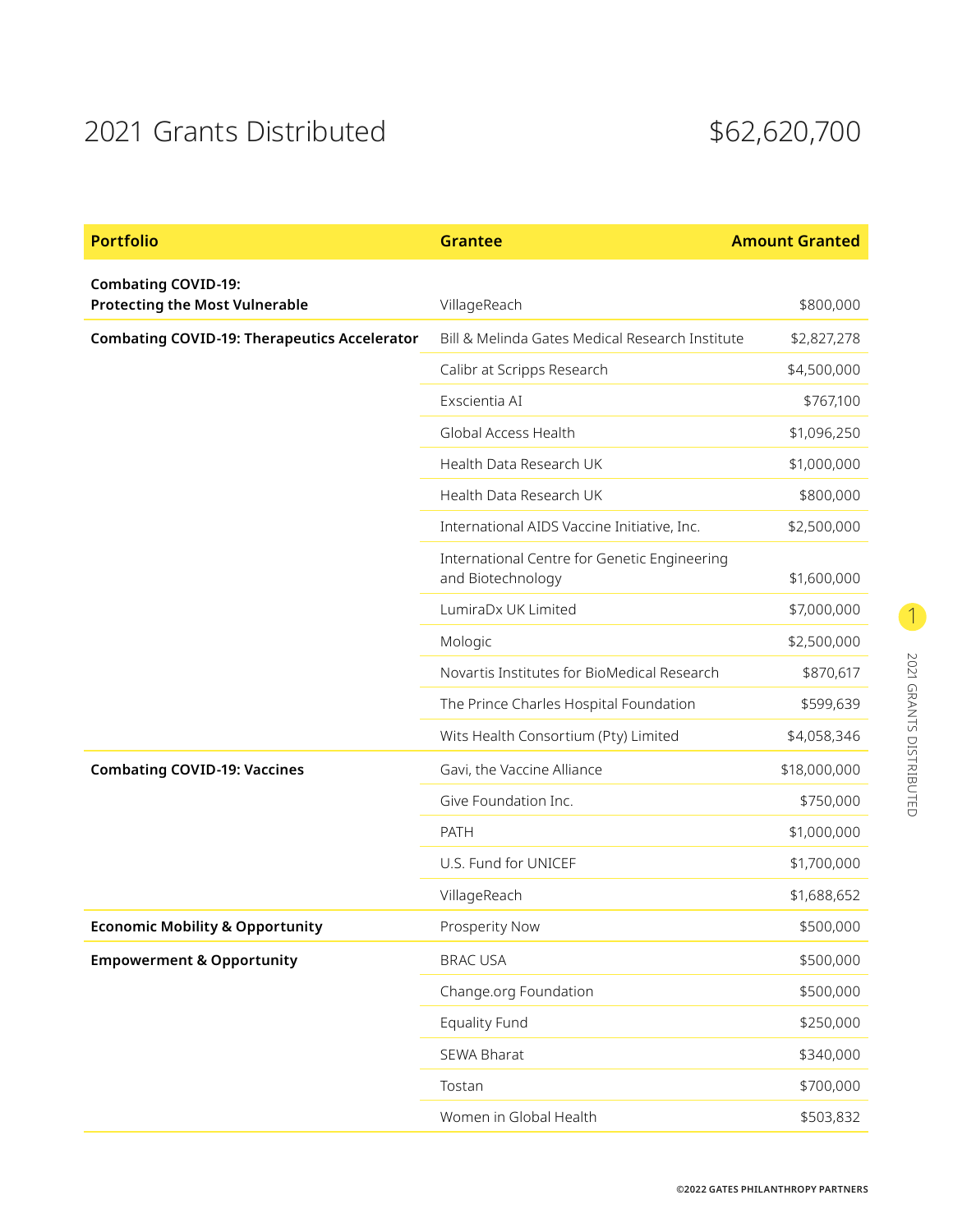## 2021 Grants Distributed

*(continued)*

| <b>Portfolio</b>                  | <b>Grantee</b>                                 | <b>Amount Granted</b> |
|-----------------------------------|------------------------------------------------|-----------------------|
| <b>Global Health Innovation</b>   | Centivax                                       | \$374,906             |
|                                   | Harvard University                             | \$115,454             |
|                                   | Helmholtz Centre for Infection Research        | \$50,000              |
|                                   | Oregon Health & Science University             | \$50,000              |
|                                   | PiQuant                                        | \$170,031             |
|                                   | University of Cambridge                        | \$10,000              |
|                                   | University of Chicago                          | \$325,644             |
|                                   | University of Massachusetts Amherst            | \$90,199              |
|                                   | University of Tokyo                            | \$340,780             |
| <b>Newborn &amp; Child Health</b> | JSI Research & Training Institute, Inc.        | \$749,363             |
| <b>U.S. Education</b>             | National Student Clearinghouse Research Center | \$992,609             |
|                                   | OneGoal                                        | \$750,000             |
|                                   | Rice University                                | \$1,000,000           |
|                                   | University of Southern California              | \$250,000             |